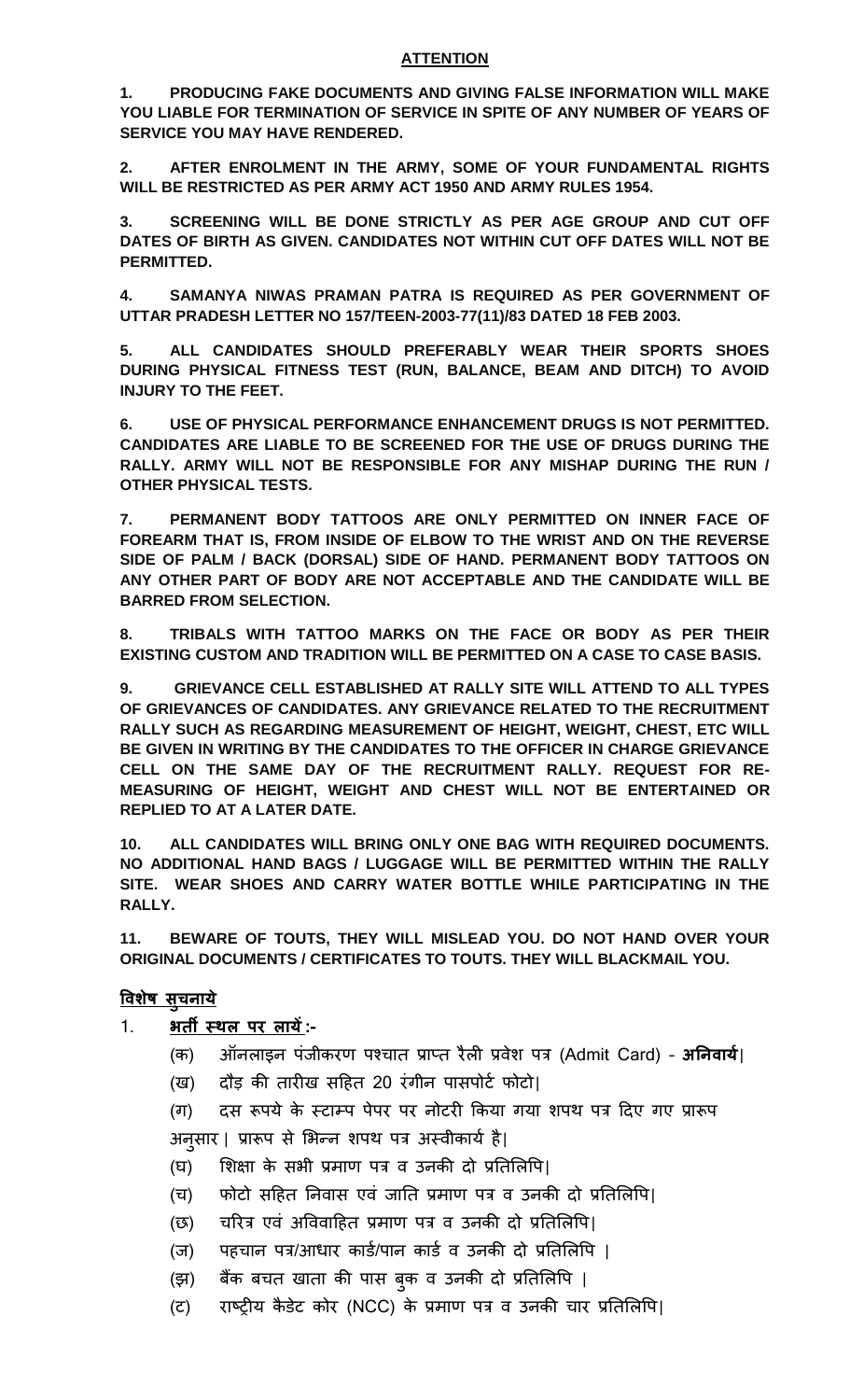(ठ) जजला/ राज्य/ राष्ट्रीय/ अंतराटष्ट्रीय खेल प्रततयोगगता के प्रमाण पत्र व उनकी दो प्रतिलिपि|

(ड) कंप्यूटर शिक्षा के 'O' लेवल या अन्य प्रमाण पत्र व उनकी दो प्रतिलिपि|

(ढ) ऊपर दिए हुए दस्तावेजों के बिना भर्ती प्रक्रिया में भाग नहीं ले सकते है।

2. **गोदाई (Tattoo)|** शरीर पर िथेली व तनचली बाजूके अततररक्त और किीं निीं िोना चाहिए|

3. अंगूठे तथा उगलियों की चमड़ी घिसी हुई नहीं होनी चाहिए | जिस से रजिस्ट्रेशन में परेशानी ना हो |

4. **बार-कोड पररक्षण|** प्रवेश पत्र बार-कोर् प्रातः 2 बजे से चेक िोगा| र्ोकन पवतरण प्रारंभ समय भर्ती समय सारिणी अनुसार|

## 5. <u>मेडिकल जांच</u>। निर्धारित मापदण्डों के अनुसार। जांच से पहले:-

- (क) र्ॉक्र्र से कान साफ़ करवाएं|
- (ख) निाएं, चमड़ी साफ़ रखें|
- (ग) चमड़ी, अन्य रोगों का ठीक इलाज कराएँ|
- (घ) सर, बगल व गुप्तांग के बाल कर्े िोने चाहिए|
- (च) अच्छी वर्जिश करें|
- (छ) पौष्टिक खाना खाएं, भरपूर पानी पीयें|
- (ज) चोहर्ल िोने से बचें|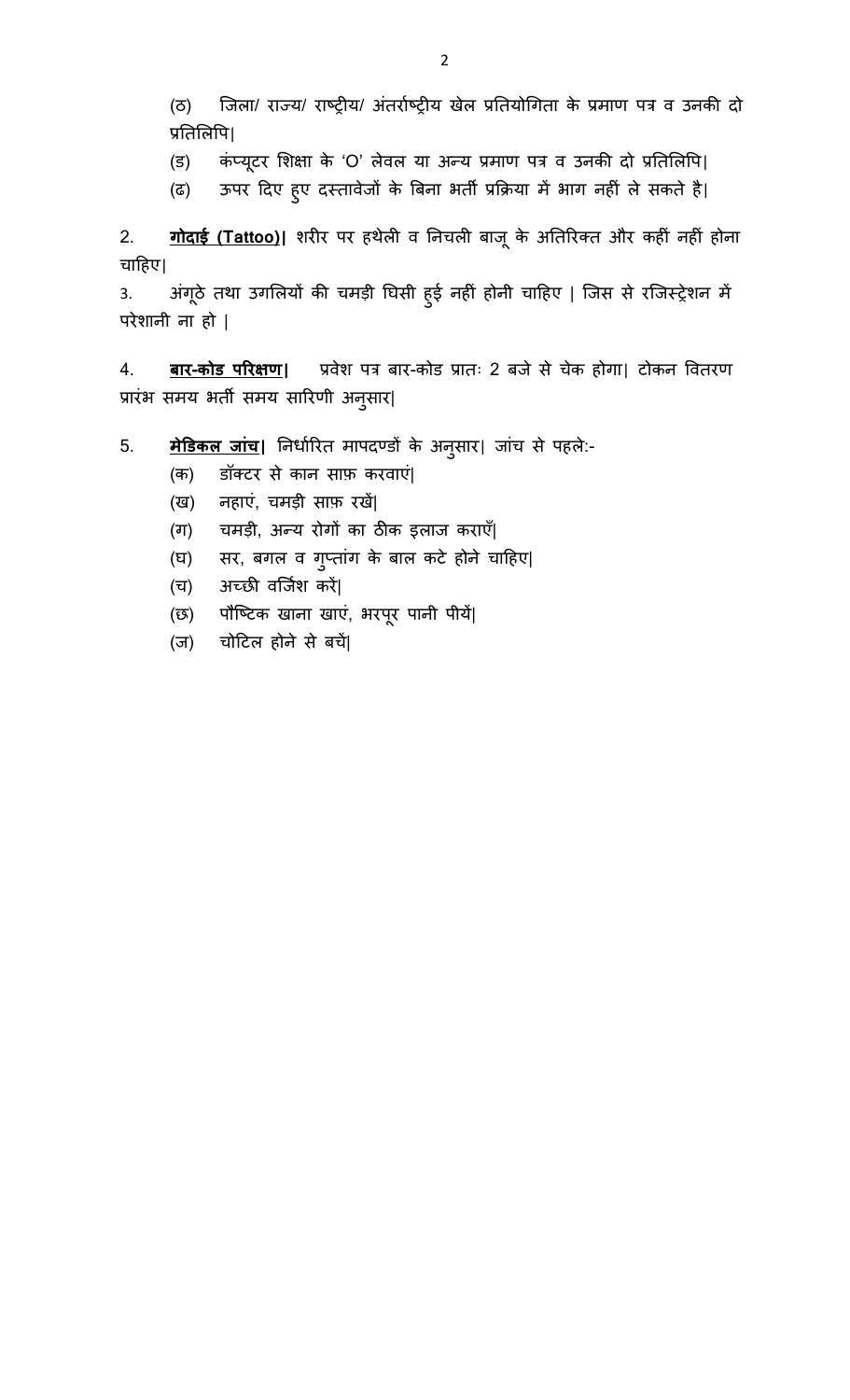### **RECRUITMENT RALLY AT ARO VARANASI WEF 10 -23 DEC 2017**

1. An online recruitment rally for Religious Teacher (RT JCO) for all districts of UP & UK and Soldier General Duty (Sol GD), Soldier Technical (Sol Tech), Soldier Clerk/Store Keeper (Sol Clk/SKT), Sol NA/ NA (Vet) and Soldier Tradesmen (Sol Tdn) for six districts, **Gorakhpur, Azamgarh, Mau, Ghazipur, Ballia and Deoria** who have registered online and outsider sanction candidates will be conducted at Ranbankure Stadium, Army Recruiting Office, Varanasi Cantt from **10 Dec 2017 to 23 Dec 2017**. All Eligible candidates should report alongwith requisite original certificates and photographs, at Rally site at 0200 AM. Final programme will be intimated on 27 Nov 2017.

2. All candidates will Apply Online for the Recruitment Rally. The candidates will register themselves by going to the site **www.joinindianarmy.nic.in** which will open from **11 Oct 2017 till 24 Nov 2017**. i.e. till 15 days before the rally. Post **27 Nov 2017**  all candidates will download the admit card and carry a printed copy of same to the venue on the date of their district. For benefit of all candidates the online application procedure is as under:-

## **PROCEDURE FOR ONLINE REGISTRATION & SUBMISSION OF APPLICATION – FOR ENROLMENT** 1. Type www.joinindianarmy.nic.in in the browser address bar. 2. Click on **Apply/Login** link in JCO/OR enrolment. 3. Registration page will open up, if you have registered earlier, enter your username and password to login else click on **REGISTRATION** button for new registration. 4. An instruction page will open up. Read the instructions and click on **CONTINUE**  button 5. Fill up following for registration as a candidate:- (a) Personal Details (b) Education Details (c) Contact Details. 6. **Save**. 7. A one time password (OTP) will be generated and will be sent to your email ID. Open your email address as given during Registration and enter OTP and click on **SUBMIT** button. 8. You will be directed to eligibility page. Fill up the following data while checking for its correctness :- (a) ARO linking with District and Tehsil. (b) Height (c) Date of Birth i.e. Age 111093 (d) Marital Status (e) Special Category, if any. 9. Click on. 10. Check and validate eligible categories as per your qualification and click on re-level **APPLY** button. 11. A webpage with detailed instructions will open up. Click on **CONTINUE** button. 12. **INSTRUCTIONS PERSONAL COMMUNICATION DETAILS EDUCATION INFORMATION DETAILS.**  13. Click on **PERSONAL INFORMATION** and fill up your personal details, upload your photograph (optional) and signature (optional) **SAVE & CONTINUE** 14. Click on communication details and fill up your permanent and correspondence address. Click on **SAVE & CONTINUE.** 15. Click on **DETAILS** and fill up following data:- (a) Category (b) Sports level Achieved/Sports Achievements (c) NCC Qualification (d) Special Category, if any. 16. Click on **SAVE & CONTINUE.** 17. Click on **EDUCATION DETAILS** and fill up the details. 18. Click on **ADD** button. 19. On clicking **ADD** button, your updated education details will appear in a table along with **SAVE & SUBMIT** button. 20. Click on **SAVE & SUBMIT** button. 21. A page will open up with your **Roll No**. Note it down for future reference as it will be used for tracking your application.

22. You can also check up profile from **MY PROFILE** in dashboard menu.

23. In case of any query of issues faced while registering and applying online, please send all relevant details and snapshots, wherever applicable to www.joinindianrmy@gov.in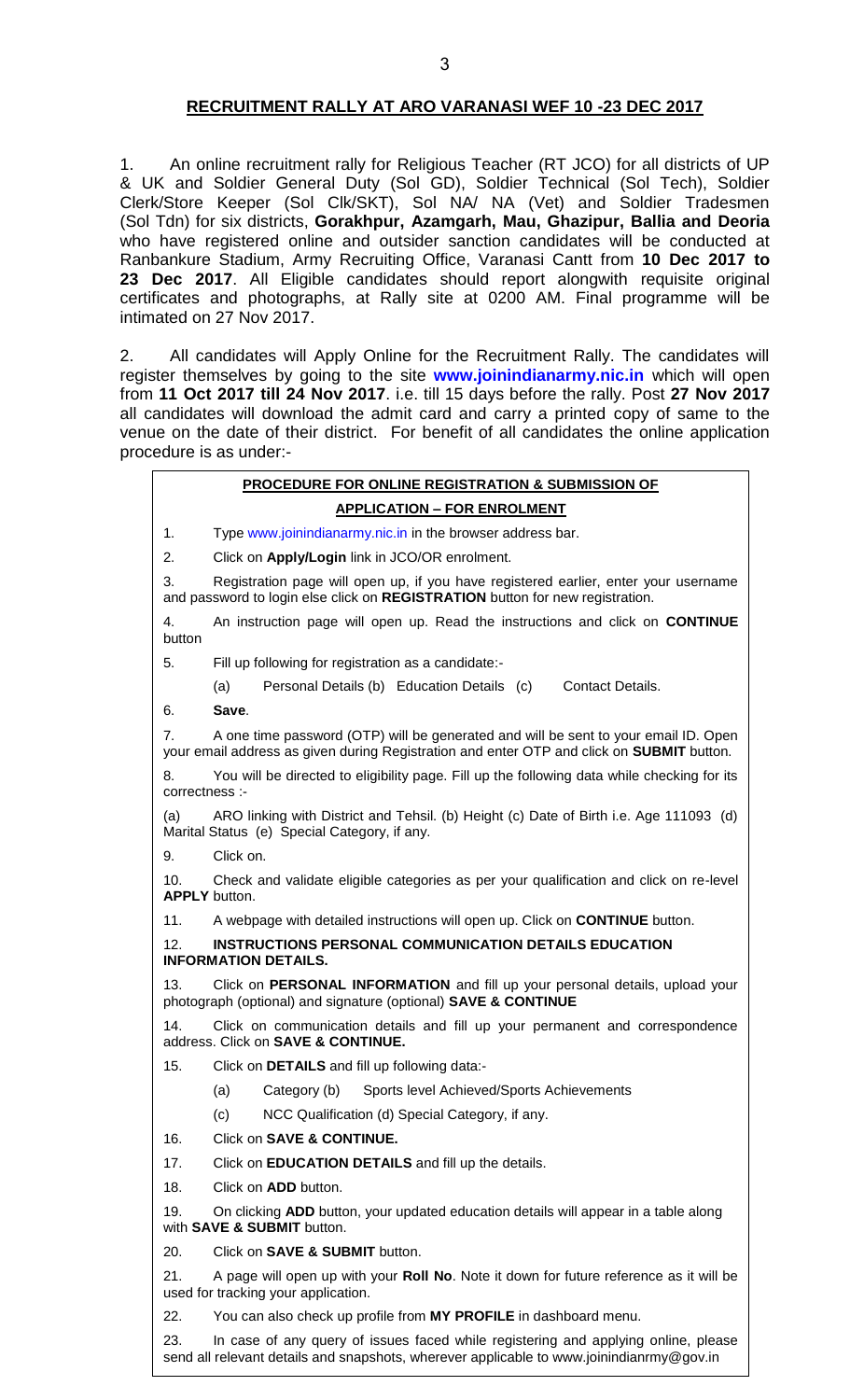#### **PART-I**

## 3. **Eligibility Conditions.**

.

#### (a) **Soldier General Duty (Sol GD).**

(i) **Age.** 17 ½ to 21 years, on as on **01 Oct 2017**. Candidates will be screened as per cut off dates mentioned at paragraph 9.

### (ii) **Education Standard**.

(aa) Min Metric/SSLC/10th Class pass from Education Boards/Institutions recognized for enrolment with minimum 33% marks in each subject (not applicable in additional subjects) and 45% marks in aggregate with the exception that the candidates from Sampurnanand Sanskrit Vishwa Vidyalaya, Varanasi, in addition must have passed Purva Madhyam with English as compulsory subject. Candidates passed in Supplementary exams possessing requisite percentage are eligible. For **Hindi Sahitya Sammelan Allahabad Institutions only.** It is clarified that the indls who are enrolled with institutions (Hindi Sahitya Sammelan Allahabad ) with permanent recognition upto 31 May 2013 would be eligible for enrolment only (Auth: Dte Gen of Rtg, Rtg B (A), IHQ of MoD(Army), letter No 62533/Rtg B(A) dt 23 Jun 2016.

(ab) **Education Boards Grading System.** Minimum of D grade (33-40) in individual subjects or grade which contains 33% and overall aggregate of C2 grade (41-50) points is considered eligible for recruitment as Soldier GD with marks stipulation.

(ac) 10+2/Intermediate pass or more need not have 45% marks in Metric / SSLC /10th.

(ad) **Visual Standard.** The visual standards for Infantry GD, Driver (Other than Animal Transport Drivers), GD (AFV), Gunner (GD) (AAD, DMT, DS DPMT and MP will be 6/6 each eyes (Uncorrected without glasses or contact lenses). (Auth: Dte Gen of Rtg (Rtg B (A), IHQ of MoD(Army), letter No 62508/Rtg B(A) dt 11 Sep 2014.

#### (b) **Soldier Clerk / Store Keeper Technical (Sol Clk/SKT).**

(i) **Age.** 17 ½ to 23 years, as on **01 Oct 2017**. Candidates will be screened as per cut off dates mentioned at paragraph 9.

## (ii) **Education Standard**.

(aa) Minimum 10+2 / equivalent pass in any stream (Arts, Commerce, Science) with 60% in aggregate and 50% in each subject from Education Boards / Intermediate Institutions recognized for enrolment. The candidate should have studied and passed English and Math / Accounts / Book Keeping at  $10^{th}$  or  $12^{th}$ level. Even if a candidate is a graduate or has a higher qualification, percentage marks scored in Class XII would be applicable towards his eligibility. In case the candidate is a graduate but not having English and Math / Accounts / Book Keeping subjects, he should have secured more than 50% in English and Math / Accounts / Book Keeping at least once in Class X or Class XII.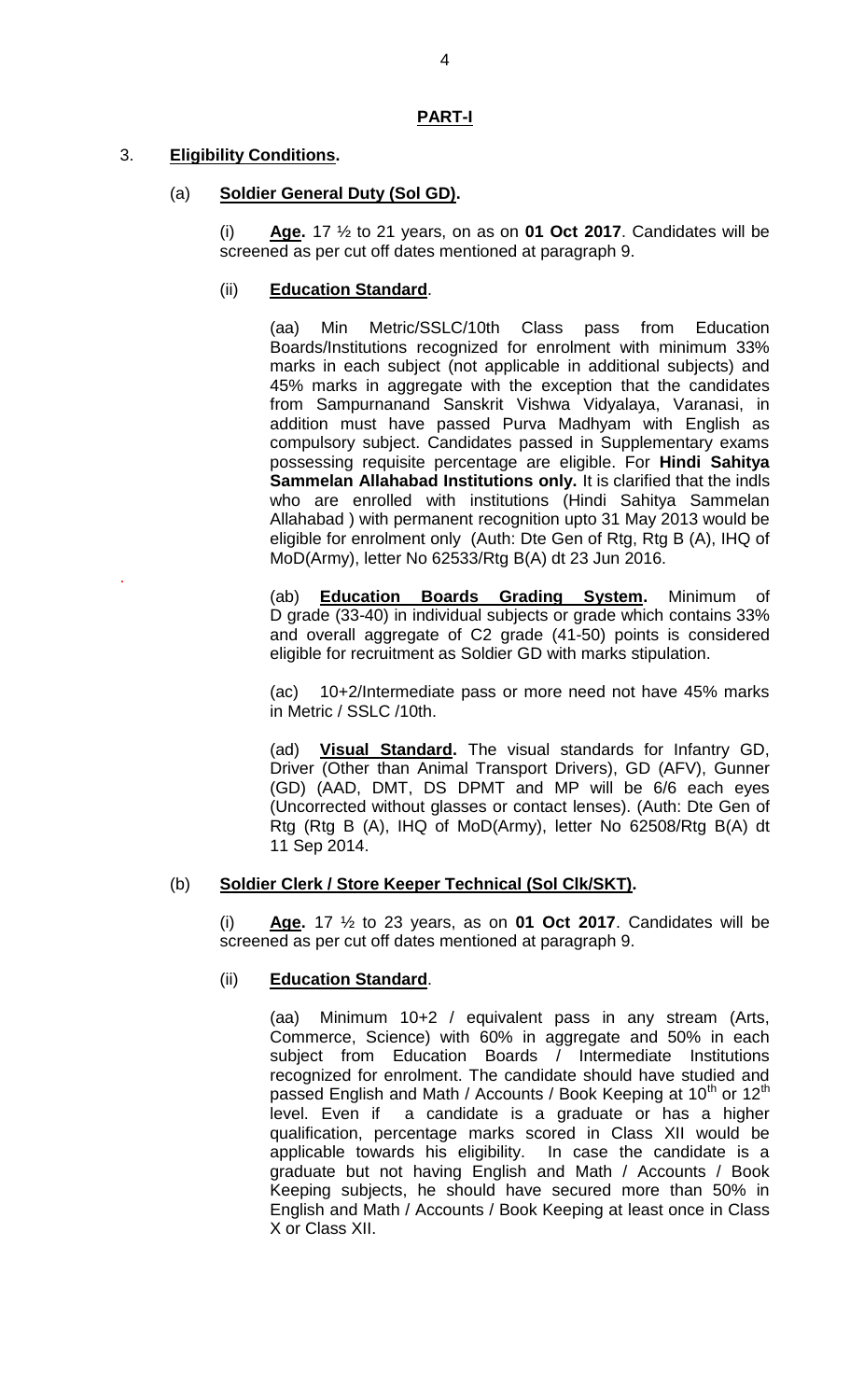(ac) A candidate with Vocational Higher Secondary Certificate (VHSC) of Kerala Board should have passed in Part I, II and Group II or III of Part III for enrolment with 50% marks in each subject and 60% marks in aggregate if qualified in Math and Accounts in class  $10^{\text{th}}$ . Simple pass in VHSC, if graduate, is acceptable.

#### OR

A candidate with Vocational Higher Secondary Certificate (VHSC) of Kerala Board should have passed in Part I and II and Group I or IV of Part III for enrolment with min 50% marks in each subject and with 60% in aggregate if not qualified in Math or Accounts in Class  $10^{\text{th}}$ .

(iii) **Visual Standard.** The visual standards will be 6/12 each eye OR Right Eye 6/6 and Left eye 6/24 in right handed and vice versa in left handed. (Auth: Dte Gen of Rtg (Rtg B (A), IHQ of MoD(Army), letter No 62508/Rtg B(A) dt 11 Sep 2014.

**Note:** With effect from 01 Apr 2006, merit list of Soldier Clerk/Store Keeper Technical is made on all India Basis. Therefore, it is necessary for those candidates, who want to get enrolled as Clerk/Store Keeper Technical, to secure higher marks in written examination.

## (c) **Soldier Technical (Excluding Aviation / Ammunition Examiner Trade).**

(i) **Age**. 17 ½ to 23 years on the **01 Oct 2017**. Candidates will be screened as per cut off dates mentioned at paragraph 9.

#### (ii) **Education Standard**.

(aa) 10+2 /Intermediate exam passed in Science with Physics, Chemistry, Maths and English with 50% marks in aggregate and 40% marks in each subject from Education Boards/Institutions recognized.

(iii) **Visual Standard.** The visual standards will be 6/12 each eye OR Right Eye 6/6 and Left eye 6/24 in right handed and vice versa in left handed. (Auth: Dte Gen of Rtg (Rtg B (A), IHQ of MoD(Army), letter No 62508/Rtg B(A) dt 11 Sep 2014.

## (d) **Soldier Technical (Aviation Trade & Ammunition Examiner Category).**

(i) **Age.** 17 ½ to 23 Years, on **01 Oct 2017**. Candidates will be screened as per cut off dates mentioned at paragraph 9.

#### (ii) **Education Standard.**

(aa) Minimum 10+2 /Intermediate exam passed in Science with Physics, Chemistry, Maths and English with 50% marks in aggregate and 40% marks in each subject from Education Boards/Institutions recognized.

#### OR

(ab) Three years Diploma in Engg (Mechanical/ Electrical/ Automobiles/Computer Science Mechanical Engg and Electronic & Instrumentation Engg) from a recognized Polytechnic Instt.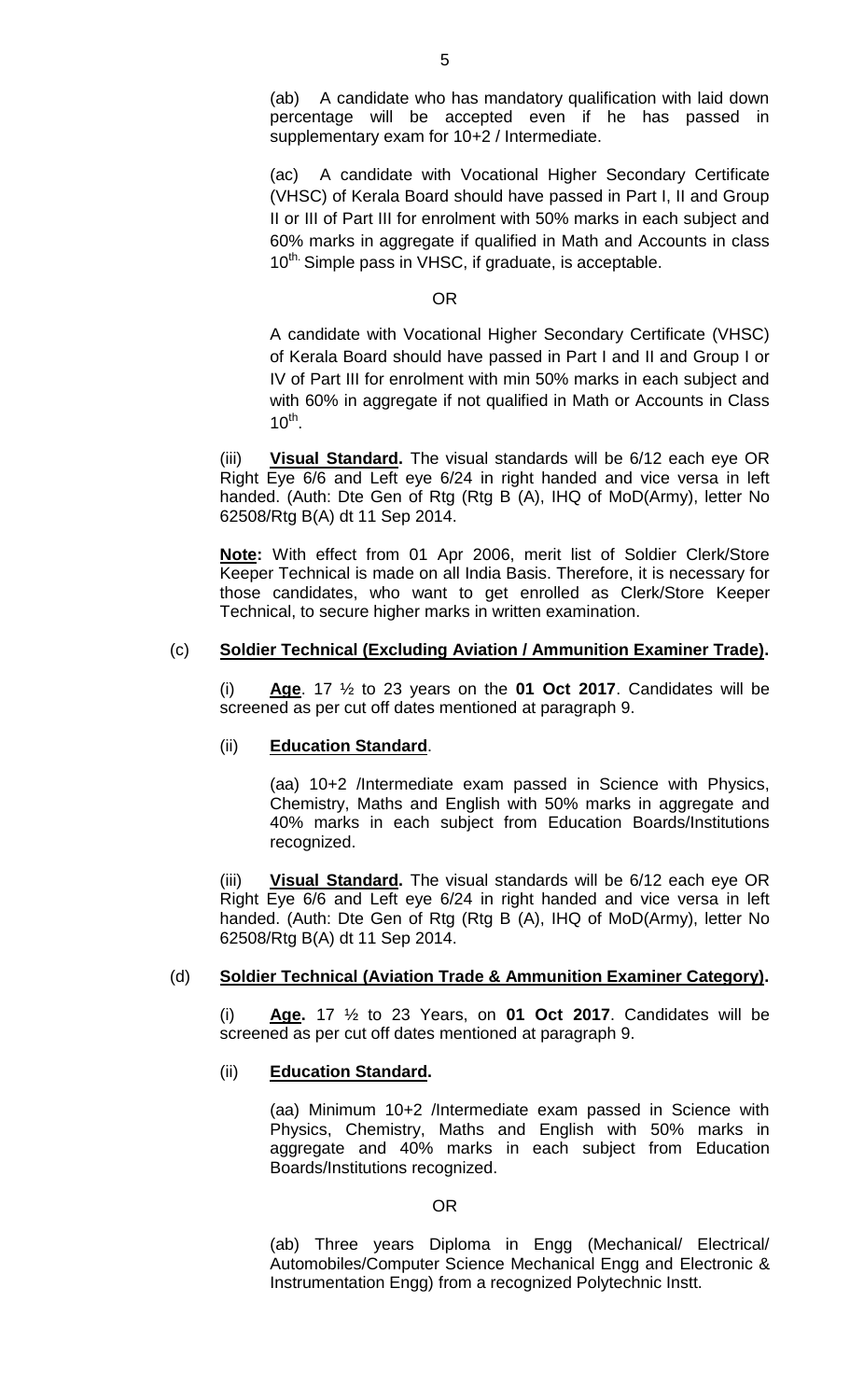(iii) **Visual Standard.** The visual standards will be 6/12 each eye OR Right Eye 6/6 and Left eye 6/24 in right handed and vice versa in left handed. (Auth: Dte Gen of Rtg (Rtg B (A), IHQ of MoD(Army), letter No 62508/Rtg B(A) dt 11 Sep 2014.

#### (e) **Soldier Technical (Nursing Assistant & NA (Vet).**

(i) **Age.** 17 ½ to 23 Years, on **01 Oct 2017**. Candidates will be screened as per cut off dates mentioned at paragraph 9.

### (ii) **Education Standard.**

(aa) 10+2 /Intermediate exam pass in Science with English, Biology, Physics and Chemistry with at least 40% marks in each subject and 50% marks in aggregate.

#### OR

(ab) Vocational Higher Secondary Certificate (VHSC) qualification of Kerala Board Exam passed in Pt-I, II and Gp-II of Part III with 50% marks in aggregate and 40% marks in each subject (ac) In case candidate is graduate having BSC Degree (Botany/Zoology/Bio Science) and English (Simple pass), the stipulation of percentage in Cl XII is waived off. However the candidate should have studied all the four specified subjects in Cl XII also.

(iii) **Visual Standard.** The visual standards will be 6/12 each eyes OR Right Eye 6/6 and Left eye 6/24 in right handed and vice versa in left handed. (Auth: Dte Gen of Rtg (Rtg B (A), IHQ of MoD(Army), letter No 62508/Rtg B(A) dt 11 Sep 2014

## (f) **Soldier Tradesmen (TDN).**

(i) **Age.** 17 ½ to 23 years on **01 Oct 2017**. Candidates will be screened as per cut off dates mentioned at paragraph 9.

**Education Standard.** Minimum 8th or 10th pass as applicable for the trades mentioned below:-

(aa) **Min 8th.** House Keeper (Safaiwala), Masalchi and Syce.

(ab) **Min 10th.** Chef Community, Steward, Washerman, Dresser (Barber), Kennelman, Painter, Tailor, Equipment Repairer (Support Staff), Saddler (U), Artisan (Metallurgy) and Artisan (Wood Worker).

(iii) **Visual Standard.** The visual standards will be 6/12 each eye OR Right Eye 6/6 and Left eye 6/24 in right handed and vice versa in left handed. (Auth: Dte Gen of Rtg (Rtg B (A), IHQ of MoD(Army), letter No 62508/Rtg B(A) dt 11 Sep 2014.

4. **Physical Standards**. Physical standards (Height, Weight and Chest) are given below:-

| S<br><b>No</b> | Cat          | Age Gp                 | $Ht$ (Cm) | Weight | <b>Chest</b> |
|----------------|--------------|------------------------|-----------|--------|--------------|
| (a)            | Sol GD       | $17\frac{1}{2}$ -21    | 169       | 50     | 77/82        |
| (b)            | Sol Tech     | 17 1/2 to 23           | 169       | 50     | 77/82        |
| (c)            | Sol Clk/ SKT | 17 $\frac{1}{2}$ to 23 | 162       | 50     | 77/82        |
| (d)            | Sol Tdn      | 17 1/2 to 23           | 169       | 50     | 77/82        |
| (e)            | Sol Tech NA/ | 17 1/2 to 23           | 169       | 50     | 77/82        |
|                | NA Vet       |                        |           |        |              |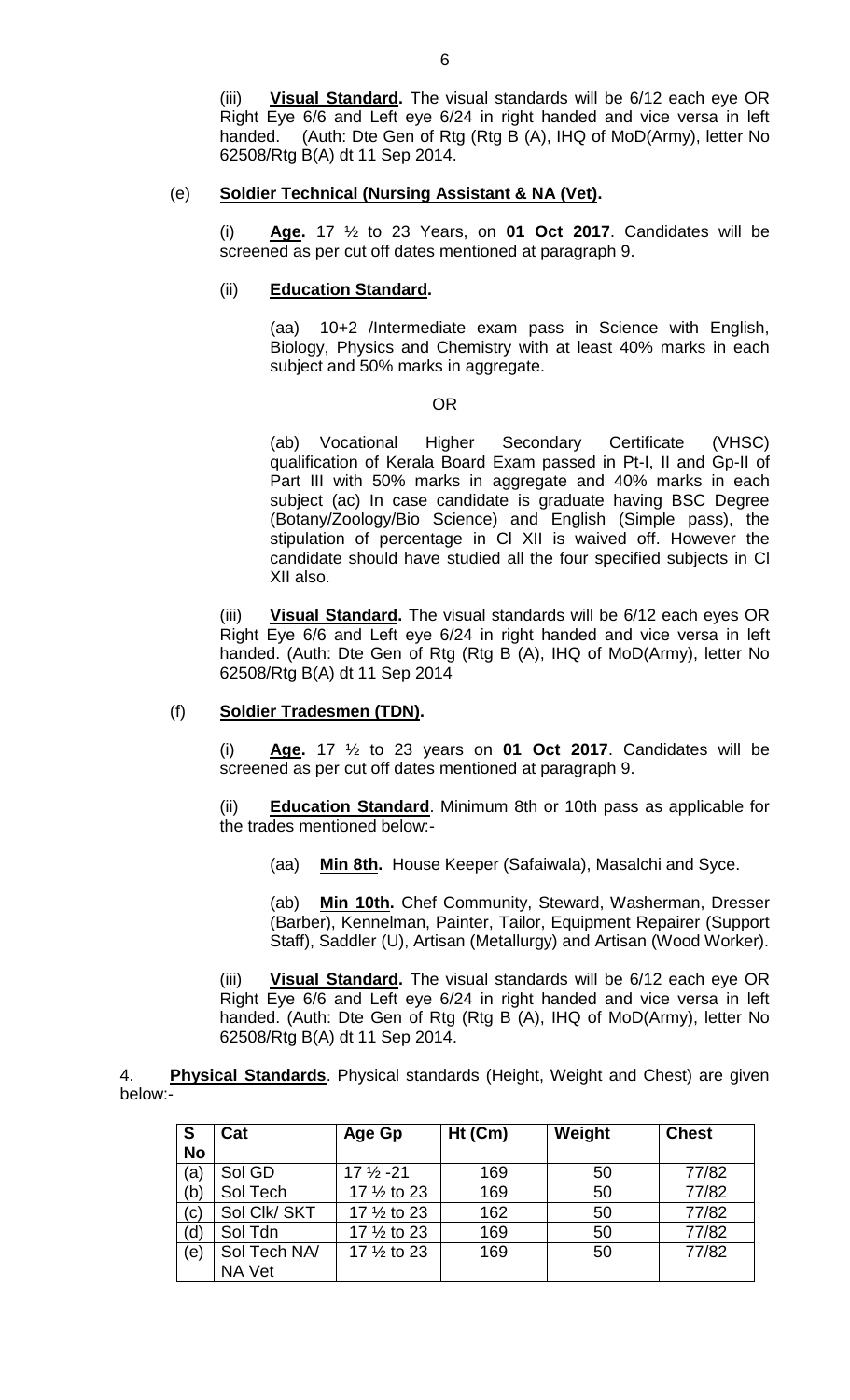## 5. **Relaxation in Physical Stds**.

| S<br><b>No</b> | Category                                                                                      | <b>Height</b><br>(cm) | Weight<br>(Kgs) | <b>Chest</b><br>(cm) |
|----------------|-----------------------------------------------------------------------------------------------|-----------------------|-----------------|----------------------|
| (a)            | Son of Serving Personnel (SOS) /<br>Ex-Servicemen (SOEX) / War Widow<br>(SOWW) / Widows (SOW) | 2                     | 2               |                      |
| (b)            | *Sportsman                                                                                    | 2                     | 5               | 3                    |

## **Note**:-

(i) \*Sportsmen who have represented India at International level and State at National level but not earned 1st or 2nd posn are eligible for relaxation in physical stds and bonus marks.

(ii) \*Sportsmen who have represented district at State level and university or regional team at district level and earned 1st / 2nd posn in the last two years are eligible for relaxation in physical stds and bonus marks.

(iii) The certificate issued by Sports Authority should not be older than 2 years.

## **PART – II**

## **Recruitment Procedure**.

6. **Stages of Screening.** Recruitment procedure from screening to enrolment of a candidate consists of the following stages:-

## (a) **Stage I: Screening**.

- (i) Pre-Height Check by Height Bar.
- (ii) Checking of Barcoded Admit Card printed by the candidates.

(iii) Physical Fitness Tests (PFT). 1.6 Km Run, Beam (Chin up), 9 Feet Ditch & Zig Zag Balance.

(iv) Physical Measurement Tests (PMT). Height, Weight & Chest measurement

- (v) Documentation Check and Interview by Screening Director.
- (vi) Medical Examination.
- (vii) Interview by Host Director and issue of admit card for CEE.
- (b) **Stage II**. Common Entrance Examination (CEE).
- (c) **Stage III**. Evaluation, Preparation of Merit List and Arms Allotment.
- (d) **Stage IV**. Dispatch to the Training Centre.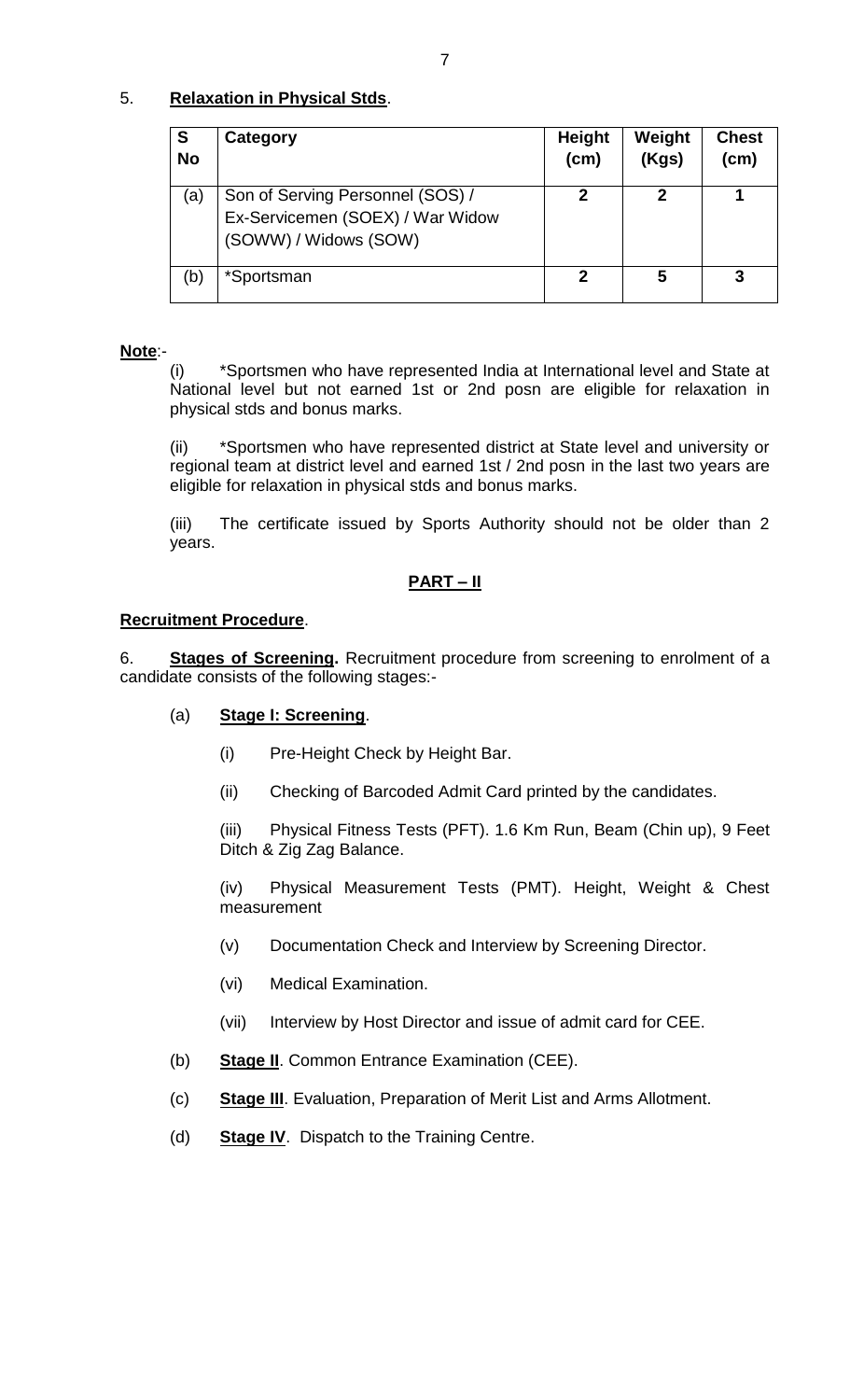(a) **Essential**. Candidates must bring following original certificates:-

(i) Educational Certificates including Sanad (with photograph affixed) and Marks Sheets.

(ii) Permanent Residential Certificate (with photograph affixed). Photograph on the Permanent Residental Certificate should have round stamp of DM/SDM duly initialled.

(iii) Caste Certificate (essential for all castes).

(iv) Character Certificate from Gram Pradhan/Sabhasad (issued within last six months).

(v) Marriage Certificate from Gram Pradhan (Applicable for all candidates i.e. Married /UnMarried).

(vi) Gorkha candidates will produce an affidavit showing their Caste/Sub Caste duly attested from Notary alongwith a Caste Cert from SDM/Tehsildar.

## (b) **Others Documents, (if held).**

(i) National Cadet Corps (NCC) Certificates.

(ii) Sports Certificates (First or Second position at State/National or International level in the last two years).

(iii) 'O' level certificate from any institute which has DOEACC accreditation.

(c) **Photographs**. 20 Passport Size photographs from same negative (front pose without cap, both ears visible). Sharp and clear photograph taken within last two months must be brought, which should have the date on which the photograph has been clicked. **THE PHOTOGRAPH SHOULD NOT BE ATTESTED. (COMPUTERISED PHOTOGRAPH NOT ACCEPTABLE**).

(d) **Candidates in the Final Year of Mandatory Education Qualification.**  The candidates who have given exam of State/Central board and awaiting results, be allowed to appear for recruitment for all category, provisionally on production of requisite certificate, signed by appropriate authority stating that the candidate has appeared in the said exam being conducted by the State/Central Board and that the results are awaited. The candidate if selected for enrolment will be finally enrolled and dispatched only on production of the requisite authority for having obtained the education qualitative requirement for the said category.

8. **Physical Proficiency Test (PFT).** With effect from 01 Apr 2015, Grouping for the 1.6 KM run for All trades (Sol GD, Sol Tdn, Sol Clk/Skts, Sol Tech category has been changed. The candidates will be selected in only two groups. The revised marks allotted for each groups are give as under:-

| Group | Cat                                                                               | <b>Marks</b> |
|-------|-----------------------------------------------------------------------------------|--------------|
|       | Soldier GD, Soldier Clerk/SKT, Soldier Technical, Soldier<br>Technical NA/ NA Vet | 60           |
|       | -do-                                                                              | 48           |

Auth: Integrated HQ of MoD (Army) letter No 62519/Rtg B(A) dated 19 Dec 2014.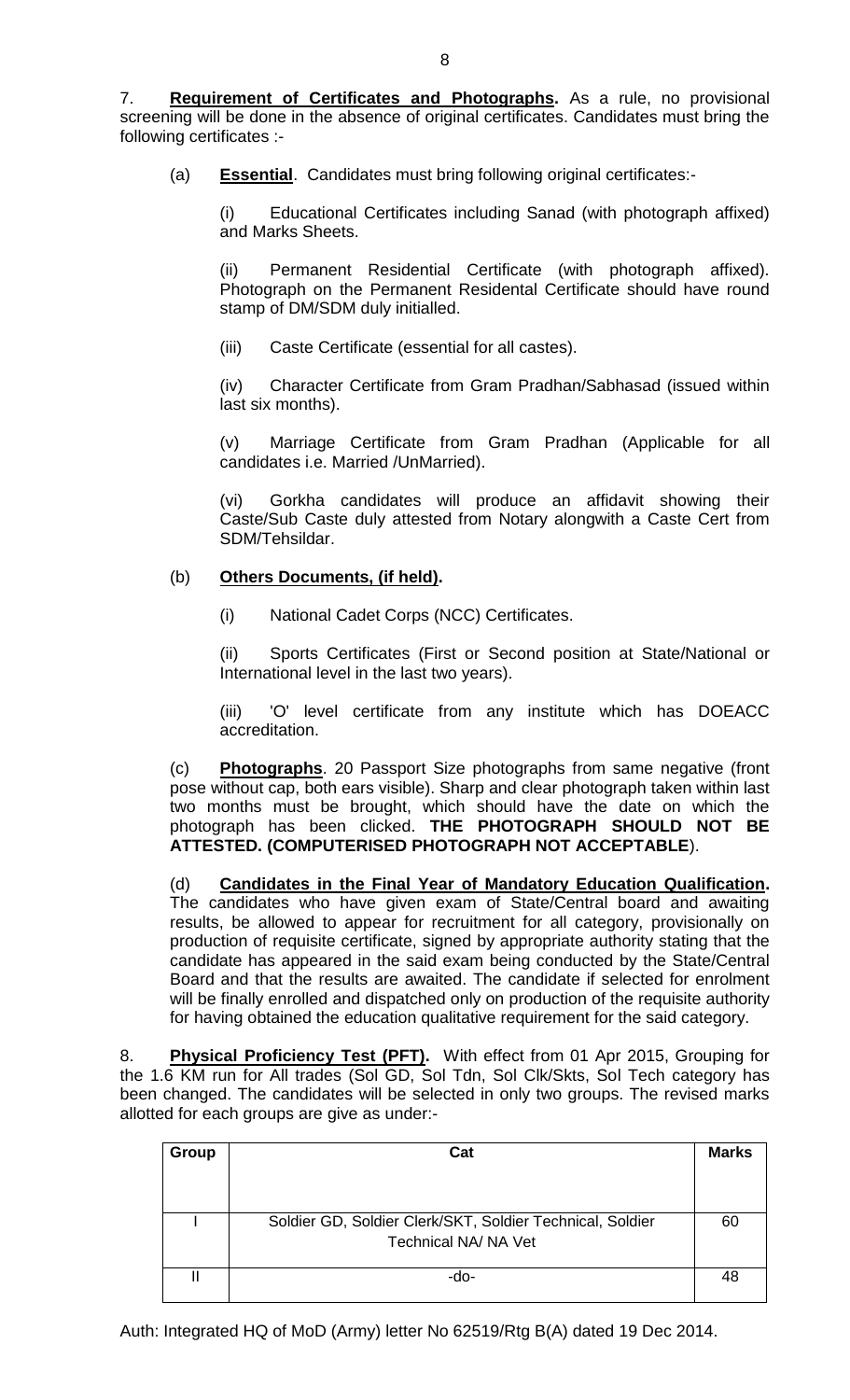## **RALLY PROGRAMME**

## 9. **Rally Programme**.

**WARNING**: **Screening will be done strictly as per the age group and cut off date as given above. Candidates who are not within cut off dates will not be permitted. One candidate can appear for one category only in a particular rally. Shifting from one category to another due to rejection on height criteria or marks criteria will not be permitted.**

10. **Grievance Cell.** Grievance cell is established at rally site to attend all types of grievance/redressals of candidates. Any grievance related to the rect rally measurement of height, weight, chest, etc will be given in writing by the candidates to the OIC Grievance Cell on the same day of the rect rally. Request for remeasuring of height, weight, chest will not be entertained at a later date, in case you have not reported the same at grievance cell, your queries and requests sent at a later date will not even be replied.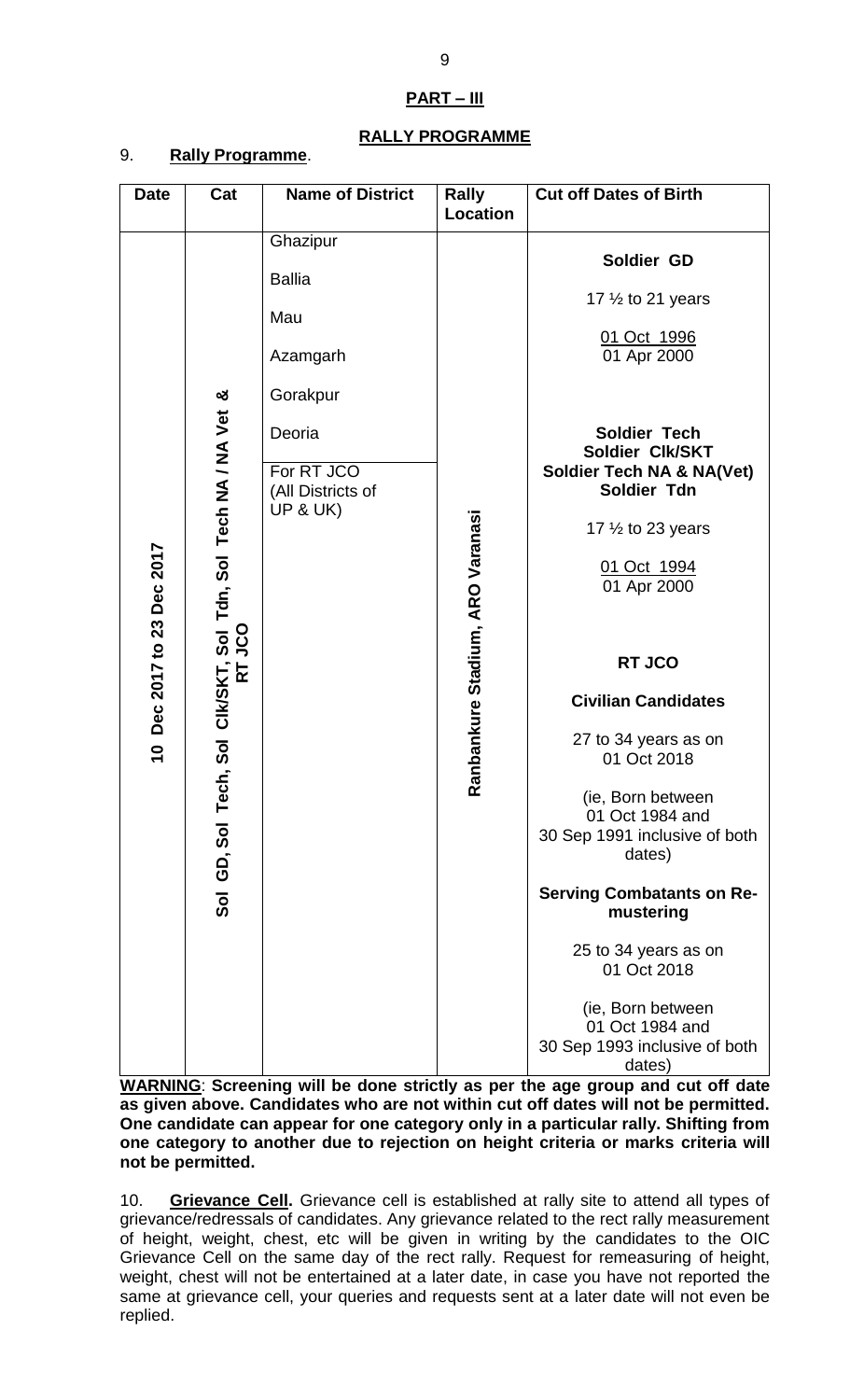#### **Medical Examination**

11. Medical Examination of candidates are as under: -

(a) Medical Examination of candidate found successful in Physical Fitness Tests, Physical Measurements Tests and Documentation will be conducted on the next day at the rally site.

(b) Candidates declared medically fit are allowed to take part in CEE. Those declared medically unfit are referred to Specialist at dependent Military Hospital.

(c) The candidates whose disability is of curable nature, Specialist will endorse review within a reasonable time frame required for cure of the disability.

(d) If the disability is not amenable to treatment / correction candidate will be made permanently unfit. There shall be no review thereafter, in terms SAO 6/S/2005/Rtg.

**Note: Permanent Body Tattoos are only permitted on inner face of forearms i.e from inside of elbow to the wrist and on the reverse side of palm/back(dorsal) side of hand. Permanent body tattoos on any other part of the body are not acceptable and candidates will be barred from further selection. Tribals with tattoo marks on the face or body as per their existing custom and traditions will be permitted on a case-to-case basis.**

### 12. **Bonus Marks / Special Concessions**.

(a) **Son of Serving Soldier (SOS), Son of Ex Servicemen (SOEX), Son of War Widows (SOWW), Son of Widow (SOW) Categories (One son only)**. 20 Bonus marks will be awarded as applicable to the category applied for. **BENEFITS UNDER THIS CLAUSE ARE NOT APPLICABLE TO CHILDREN OF NAVY AND AIR FORCE PERSONNEL.**

(b) **Sportsman**. Bonus marks will be awarded to the sportsman / candidates as per their level of representation who have represented in single / team events :-

- (i) Represented Indian at International level 20 Marks.
- (ii) Represented state at National level 15 Marks.

(iii) Represented District at State level & earned - 10 Marks.  $1<sup>st</sup>$  & 2<sup>nd</sup> position.

(iv) Represented University Team or Regional Team - 05 Marks at District level & earned 1<sup>st</sup> & 2<sup>nd</sup> position.

## **Note** : **Sports certificate should not be older than 02 years.**

#### (c) **National Cadet Corps (NCC)**.

(i) **NCC 'A' and 'B' Holders**. 05 bonus marks for NCC 'A' and 10 bonus marks for NCC 'B' certificate holders will be awarded to all the selected candidates. This will be applied for all categories for the purpose of improving the candidates overall placement in the merit list.

(ii) **NCC 'C' Cert Holders**. All aspirant candidates who possess **NCC 'C' certificate seeking enrolment for Sol GD/Tradesman and fulfill all other laid down criteria will be exempted from written exam but they are also required to be present at CEE site. The candidates will be exempted from written test only after showing their NCC 'C' cert at CEE site.** As far as remaining categories i.e. Sol Clk / SKT/Tech is concerned, 15 bonus marks will be awarded for the purpose of improving the candidates overall placement in the merit list.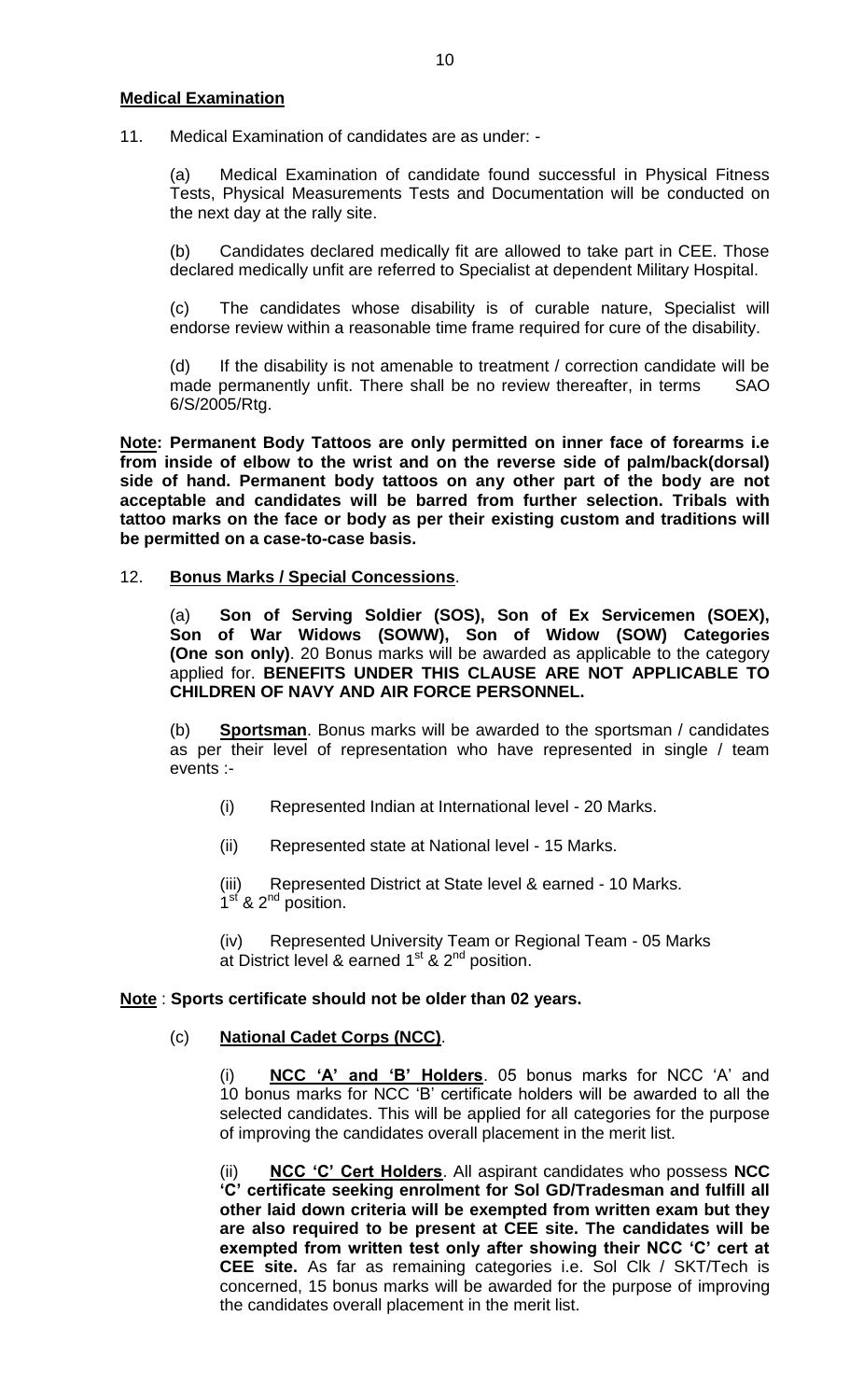(iii) **NCC 'C' Cert with RD Parade/RD Contingent**.Candidates who are NCC 'C' cert holders and have participated in Republic Day Parade/Republic Day Contingent Parade will be exempted from CEE for rect into Sol Clk/SKT, Sol Tech cat and will be awarded 100% marks in lieu of CEE. However, **they are required to be present at CEE site. The candidates will be exempted from written test only after showing their RD Parade cert at CEE site**. Such candidates have to only pass PFT, PMT and undergo other exams to get enrolled.

(iv) **Proficiency in Computer and Typing**. Individual with proficiency in computer and typing will be given additional weightage of 15 bonus marks on the marks scored by the candidate in written exam (CEE) for Sol Clk / SKT only. For this purpose minimum 'O' level certificate from any institute which has DOEACC accreditation is required.

## **Note** : **Only one type of bonus marks whichever is higher will be awarded.**

13. **Physical Standards for Outsider Sanctions**. Physical Standards for candidates granted outsider sanction will be as per their place of domicile.

14. Married candidates who are less than 21 yrs of age are not eligible for enrolment. Any candidate below 21 years who is married to the widow of the deceased brother is eligible for instant enrolment. The case for waiver of the QR will be considered by Integrated HQ of MoD (Army) on case to case basis.

#### 15. **Documents Required (Original alongwith four photocopies) at Rally Site**.

(a) Degree / 10+2/Intermediate/Metric/SSLC/10th class Sanad, Mark sheet, Transfer Certificate (TC) and Cross List (if applicable).

(b) 20 Passport size photographs from same negative (front pose without cap, both ears visible, Sikhs must wear turban, Sharp and clear photographs not attested, taken within last six months must be brought and should have the date on which the photograph has been clicked. **Computer generated photographs are NOT acceptable**.

(c) Domicile / Sthai Niwas Certificate / Nativity Certificate with photograph and Caste Certificate issued by SDM / DM's office duly affixed with office round stamp on the photograph.

(d) **Caste / Sub Caste for IDG**. Gorkha candidates will produce an affidavit showing their Caste/Sub Caste duly attested from Notary alongwith a caste cert from vill Pradhan / Sabhasad.

(e) **AADHAR CARD and PAN CARD.** To prove Identity during rect rally candidate must bring their **PAN CARD and AADHAR CARD** made or at least have applied for the same (copy of the receipt to be produced).

(f) NCC / Sports Certificate (State / National level sportsman), if held.

(g) If candidate appeared and passed as a private student, producing duplicate, handwritten certificates or Mark Sheet then he has to bring cross list (Gazette) duly signed by Principal and countersigned by DEO / Zila Basic Shiksha Adhikari.

(h) 8th class Transfer Certificate to be signed by Principal / headmaster and countersigned by Distt Education officer / Zila Basic Shiksha Adhikari. It should have date of birth of candidate.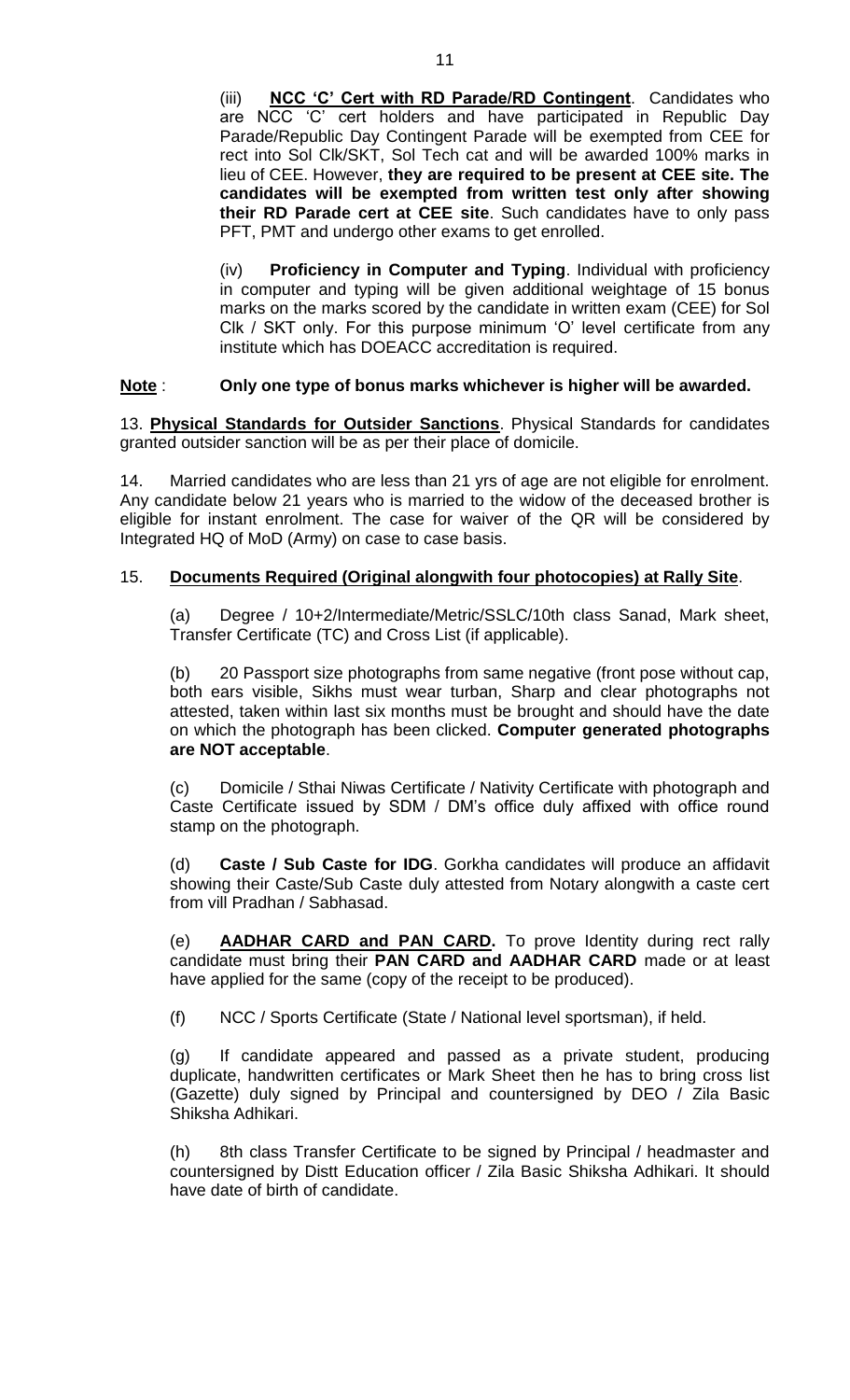(j) Sons of Serving Soldiers, Ex-Servicemen and War Widows desirous for grant of concession are required to produce relationship certificate issued by Records Office of their Father's Regt / Corps, which shows candidate's name, relationship, date of birth and reference of DO Part-II duly signed by an officer of the concerned Record Office indicating the full details of the officer's personal No, Rank, Name and Appointment. The variation of age as per High School certificate and relationship certificate, upto one year only will be acceptable.

. (k) Married / Unmarried certificate duly signed by Vill Sarpanch / Pradhan or Sabhasad.

(l) All candidates must bring an affidavit as per format above, of Rs 10/- on Non Judicial Paper at the rally site alongwith above mentioned documents. No candidate will be permitted to appear for recruitment without the same.

(m) A undertaking certificate be obtained from the selected candidates so as to make them aware of curtailment of their 'Fundamental rights while serving in Armd Forces'. This certificate will be part of enrolment document.

(n) Aadhar Card, PAN Card & Savings Bank Account.

## **Note :**

(aa) NO BENEFIT / CONCESSION WILL BE GRANTED TO SOS / SOEX / SOWW / SOW CANDIDATES IN CASE OF VARIATION IN DATE OF BIRTH (MORE THAN 366 DAYS). BONUS MARKS WILL BE GRANTED TO ONE SON ONLY.

(ab) NO BENEFITS OF SOSS / SOEX/SOW/SOWW WILL BE GIVEN TO THE CANDIDATES IN ABSENCE OF VERIFICATION OF PARTICULARS BY RECORDS OFFICE OR IF ANY OF HIS BROTHER(S) HAS / HAVE ALREADY AVAILED THIS FACILITY.

## **PART – IV**

## 16. **Common Entrance Examination (CEE)**.

(a) **Written Exam**. Written exam for all candidates of all categories will be held (exact Date and Loc will be intimated later).

(b) **Negative Marking in CEE**. Negative Marking will be applied in CEE for all categories. The following marking system will be implemented:-

- (i) 2 marks for every right answer.
- (ii) 0.5 negative marks for every wrong answer.
- (iii) 0 mark for answer left blank.

(c) **Warning.** Any candidate found cheating during the written exam will be disqualified.

(d) **Merit.** Enrolment into the Army will be based purely on the merit list drawn as per instructions and restricted to the extent of available vacancies. Mere successful completion of screening tests will not confer any right to the candidate to claim enrolment into the Army.

(e) Candidates are advised not to bring any valuables and take care of their belongings.

17. **Declaration of Result**. Result will be placed on respective ARO's main office Notice Boards and may also be given in internet. The dates of collection of call letters will also be displayed on AROs main office notice board. The call letters will be forwarded to candidates after one week of the declaration of results by registered post, if not collected by the successful candidates in a week's time.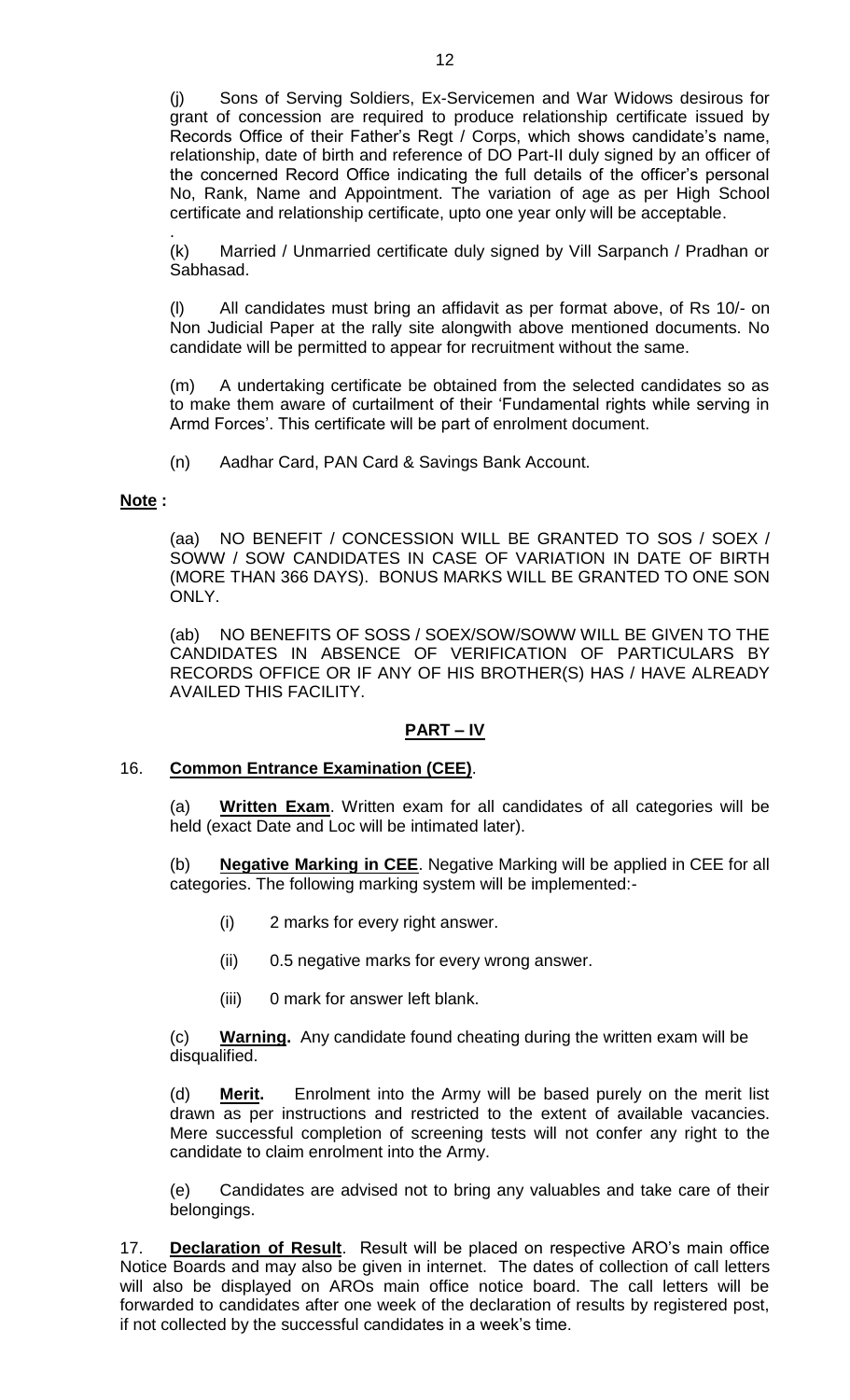### 18. **Important Instructions**.

(a) Recruitment is a free service. Army recruitment cannot be influenced by Touts or outsiders. Don't give money to touts and do not get involved with them. Any involvement with touts will render your candidature null and void. In case any staff member of ARO or any body else from the Army asks for any monetary gratification, it should be immediately brought to the notice of the authorities.

(b) Candidates are required to report for registration at rally site at 0300 hours as per programme. Registration will close at 0800 hours daily.

(c) **Claim**. The candidates themselves will be responsible for any injury / accident occurred during the recruitment process. The Government of India or the Army authorities will not be responsible for any type of claim.

(d) **Fake Certificate**. Do not bring fake certificates.

(e) Get your ears cleaned before medical.

(f) Use of performance enhancing drugs during physical test is not permissible and the responsibility rests with the candidates. Anyone found using any kind of drug will be disqualified.

(g) A candidate can apply for only one specific category in a particular rally i.e. either he is a candidate for Soldier General Duty (GD) or Soldier Clerk / Store Keeper or Soldier Technical or Soldier Trademen. There will be no option to change the category.

(h) Candidates found to be producing wrong documents with respect their family members are liable for disciplinary action.

(j) **Mobiles**. Use of communication devices and **MOBILES ARE NOT PERMITTED** within the rally premises. Candidates found using the same will be rejected on the spot and their devices will be confiscated.

(k) **Consumption of Drugs**. Use of performance enhancing drugs during physical tests is not permissible and the responsibilities rest with the candidates. Anyone found using any kind of drugs will be disqualified.

(l) Candidates not in possession of complete original documents during any stage of selection process till enrolment will be rejected.

(m) Candidates should come for the rally only on the date as mentioned in admit card. Candidates should bring writing material, handkerchief, eatable items (to last till evening) and drinking water for the rally. Candidates should preferably wear their sports shoes during PFT(Run, Balance, Beam & Ditch) to avoid injury to their feet.

(n) **Multiple Nativity**. Candidates participating in different rallies using multiple nativity certificates will be rejected under fraudulent enrolment and will be liable for legal action in addition to rejection of candidature.

(o) **Reporting Time**. Candidates are requested to report for registration at rally site at **2.00 AM** as per programme. Registration will close at **7.00 AM** daily. No entry will be permitted after **7.30 AM** on all rally days.

19. **All candidates will apply online for the Recruitment Rally.** The candidates will register themselves by going to the site www.joinindianarmy.nic.in which will remain open upto 24 Nov 2017. Post 27 Nov 2017, candidates will download the admit card and carry a printed copy of the same to the venue on the date of their district as per rally schedule given in the programme.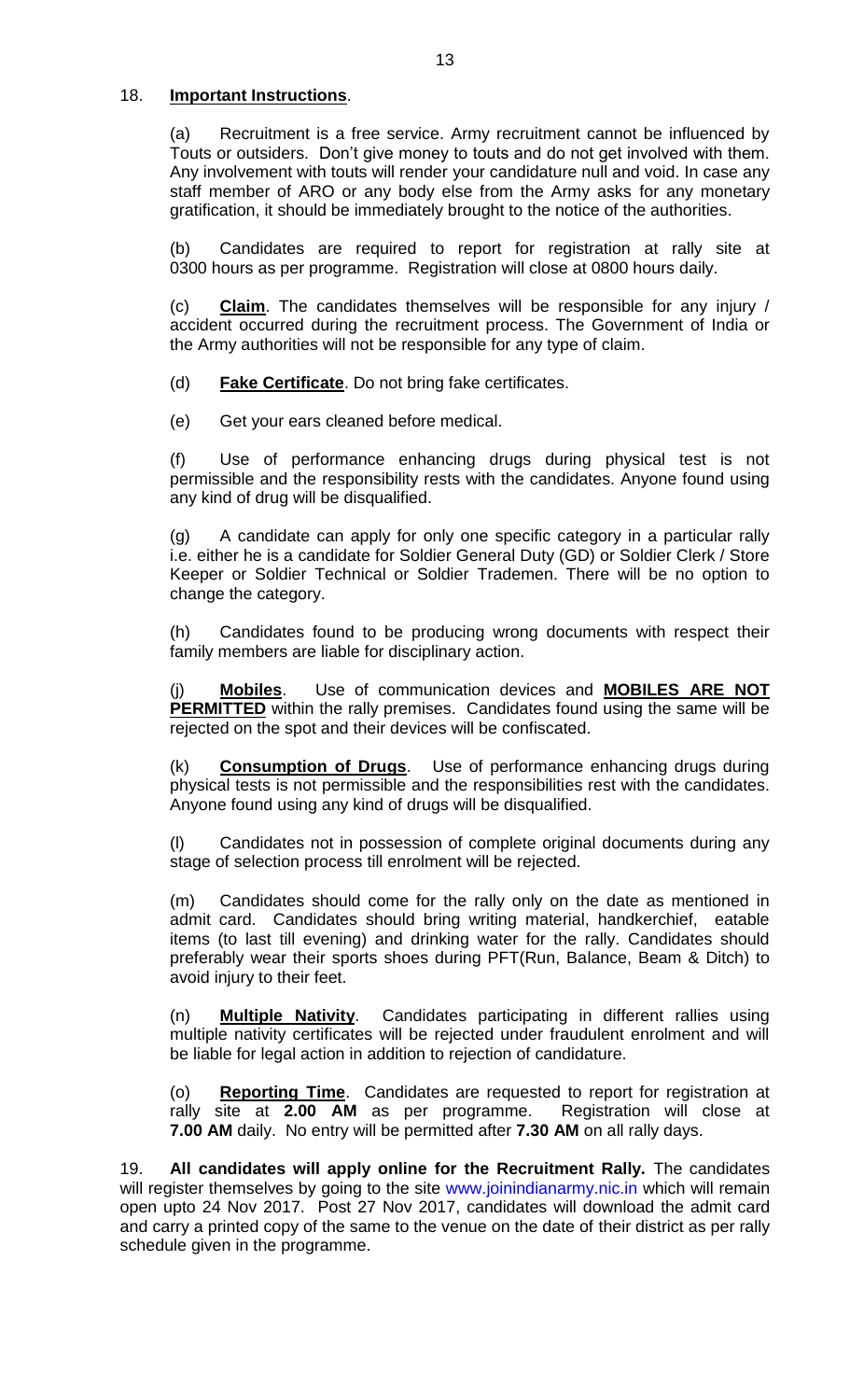20. **Format of Affidavit.** An affidavit on non judicial stamp paper of Rs 10/- only as per format given below duly notarized must be carried by all candidates before entering the rally ground.

#### **DISCLAIMER**

`Rally can be cancelled/postponed at any time without giving any reason'.

### **"BEWARE OF TOUTS"**

#### **"Join the Indian Army and Live Life Less Ordinary"**

#### **BEFORE MEDICAL EXAMINATION**

- 1. Get ears cleaned from a doctor.<br>2. Take proper bath, ensure cleanl<br>3. Get proper treatment for skin an
- Take proper bath, ensure cleanliness and hygiene of skin.
- 3. Get proper treatment for skin and other ailments.
- 4. Take proper haircut.
- 5. Trim hair around private parts and from armpits.
- 6. Take proper nutrition and drink plenty of water. 6. Take proper nutrition and drink plenty of wa<br>7. Do regular physical workout. Avoid injuries.
- 

 Director Recruiting Army Recruiting Office, Varanasi